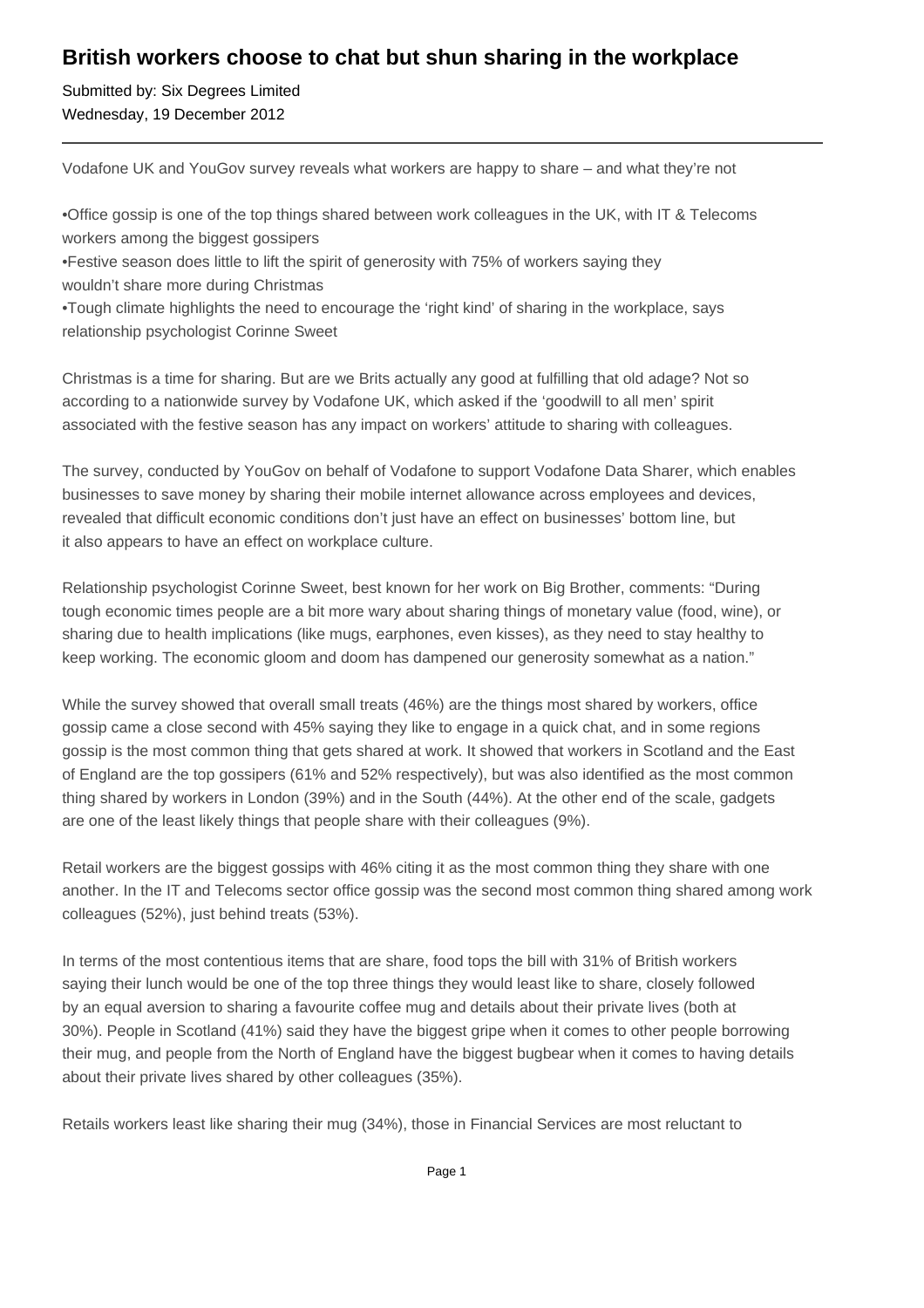share their food (39%), as are those in IT and Telecoms (38%), marginally ahead of an aversion to sharing headphones (37%), and Medical & Health Services workers and those in Education both least like having details about their private lives shared (32% and 37% respectively).

Christmas is traditionally seen as a time for sharing but this seems to have little impact on the mindsets of most British workers, according to the survey. Of the 1,153 workers polled, 75% said they wouldn't be more likely to share just because it was Christmas. Workers in London, perhaps surprisingly, were most likely to share more things over the festive period (23%), compared with any other region. In Scotland, for example, 82% of workers said Christmas did not make them more likely to do it.

Chocolates (62%) were the most likely item distributed by those workers who would be more likely to share things over Christmas, followed by mince pies on 39%. Less than one-fifth (17%) of Christmas sharers, however, would split a bottle of champagne at their work Christmas party, and only 18% said they would have a dance with a colleague at the office party, while just one in 10 would join in that most iconic British tradition of kissing a work mate under the mistletoe (12%). It would seem though, that some people like taking the idea of sharing too far: of those that are prepared to share a kiss under the mistletoe, one fifth of them are married!

Psychologist Corinne Sweet says: "To some extent we fear how gossip will spread round the workplace today, especially with the added power and speed of social networking. We like to be in control of what is talked about us, whether at the water cooler or on Facebook, as out-of-control gossip can be damaging to morale and reputation. However most of us indulge in tittle-tattle-Tweeting, especially after a few drinks at the Christmas office party. However some gossip can work well, as many long-term romances evolve out of office 'dos' at this time of year."

Peter Boucher, Enterprise Marketing Director at Vodafone UK adds: "We know from working with British businesses every day that people on the whole are actually becoming increasingly open to sharing in the workplace, demonstrated by their willingness to adopt new working styles, including sharing a desk. Using tools like Vodafone Data Sharer, workers can collaborate even more and businesses can make the most of their resources by pooling data allowances amongst employees and devices. But Britain's workers shouldn't be worried: introducing more flexible ways of working through tools such as Vodafone Data Sharer shouldn't mean they have to share personal things like their mug if they don't want to!"

## Ends

For further information: Vodafone UK Media Relations Telephone: 01635 666777 http://mediacentre.vodafone.co.uk

## Notes for editors:

All figures, unless otherwise stated, are from YouGov Plc. Total sample size was 2037 adults, of which 1153 were working adults with one or more colleagues. Fieldwork was undertaken between 30th November -